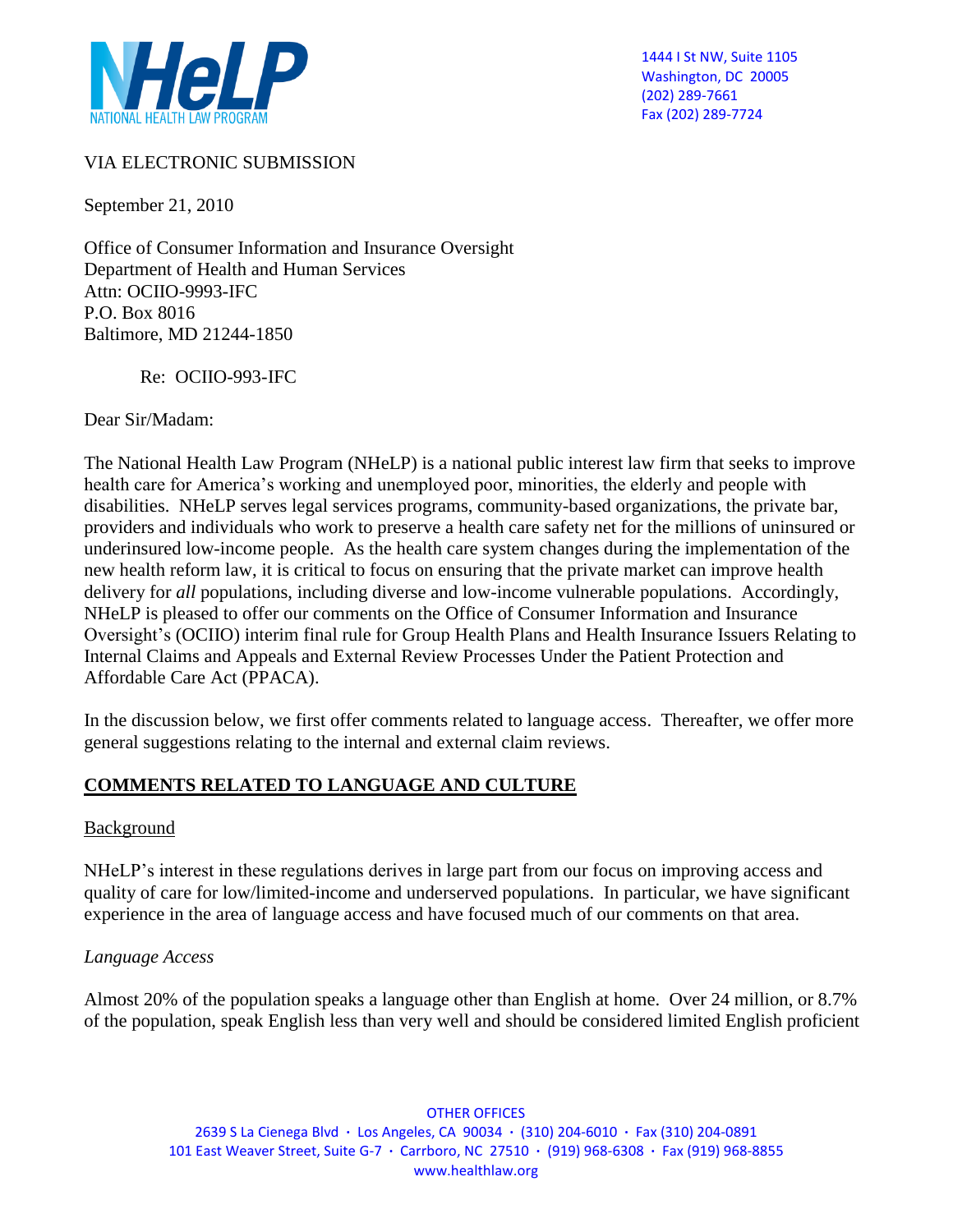(LEP) for healthcare purposes.<sup>1</sup> This includes 47% of Spanish speakers, 33% of speakers of other Indo-European languages, 49% of speakers of Asian and Pacific Islander languages, and 30% of speakers of other languages.

Numerous studies have documented the problems associated with a lack of language services, including one by the Institute of Medicine, which stated that:

Language barriers may affect the delivery of adequate care through poor exchange of information, loss of important cultural information, misunderstanding of physician instruction, poor shared decision-making, or ethical compromises (e.g. difficulty obtaining informed consent). Linguistic difficulties may also result in decreased adherence with medication regimes, poor appointment attendance, and decreased satisfaction with services. (Cites omitted.)  $2^2$ 

Over one quarter of LEP patients who needed, but did not get, an interpreter reported they did not understand their medication instructions, compared with only 2% of those who did not need an interpreter and those who needed and received one.<sup>3</sup>

Indeed, language barriers have been found to be as significant as the lack of insurance in predicting use of health services. Health care providers surveyed in four major metropolitan areas identified language difficulties as a major barrier to immigrants' access to health care and a serious threat to medical care quality. These providers also expressed concern that they could not get information to make good diagnoses and that patients might not understand prescribed treatment.<sup>4</sup> On the other hand, while Latino children generally have much less access to medical care than do white children, that gap becomes negligible when their parents' English-speaking skills are comparable to those of Whites.<sup>5</sup>

NHeLP applauds OCIIO for recognizing the importance of language access by requiring insurance plans/issuers to provide culturally and linguistically appropriate notice to enrollees during the internal claims and appeals and external review processes. In our comments, we will provide more detail as to where this requirement is successfully incorporated into the interim final rule, and where we recommend additional language to appropriately implement PPACA.

The statutory language, PPACA § 1001 (adding § 2719 to the Public Health Services Act), requires that culturally and linguistically appropriate notice be provided. This provision states:

 $\overline{a}$ 

 $1$  American Community Survey, Selected Social Characteristics in the United States: 2006-2008. American Community Survey, Language Spoken at Home by Ability to Speak English for the Population 5 Years and Over *(*Table B16001) 2008, *available at* http://factfinder.census.gov.

<sup>2</sup> Inst. of Medicine, *Unequal Treatment: Confronting Racial and Ethnic Disparities in Health*, 17 (2002).

 $3$  Dennis P. Andrulis, Nanette Goodman & Carol Pryor, The Access Project, What a Difference an Interpreter Can Make 7 (Apr. 2002).

Leighton Ku & Alyse Freilich, Kaiser Commission on Medicaid & the Uninsured, Caring for Immigrants: Health Care Safety Nets in Los Angeles, New York, Miami, and Houston ii-iii (2001). *See also* Jennifer Cho & Beatriz M. Solis, L.A. Care Health Plan, Healthy Families Culture & Linguistic Resources Survey: A Physician Perspective on their Diverse Member Population (Jan. 2001) (stating that 51 percent of doctors said their patients do not adhere to treatments because of culture and language barriers).

<sup>5</sup> Robin M. Weinick & Nancy A. Krauss, *Racial and Ethnic Differences in Children's Access to Care*, 90 AM. J. PUBLIC HEALTH 1771 (2000).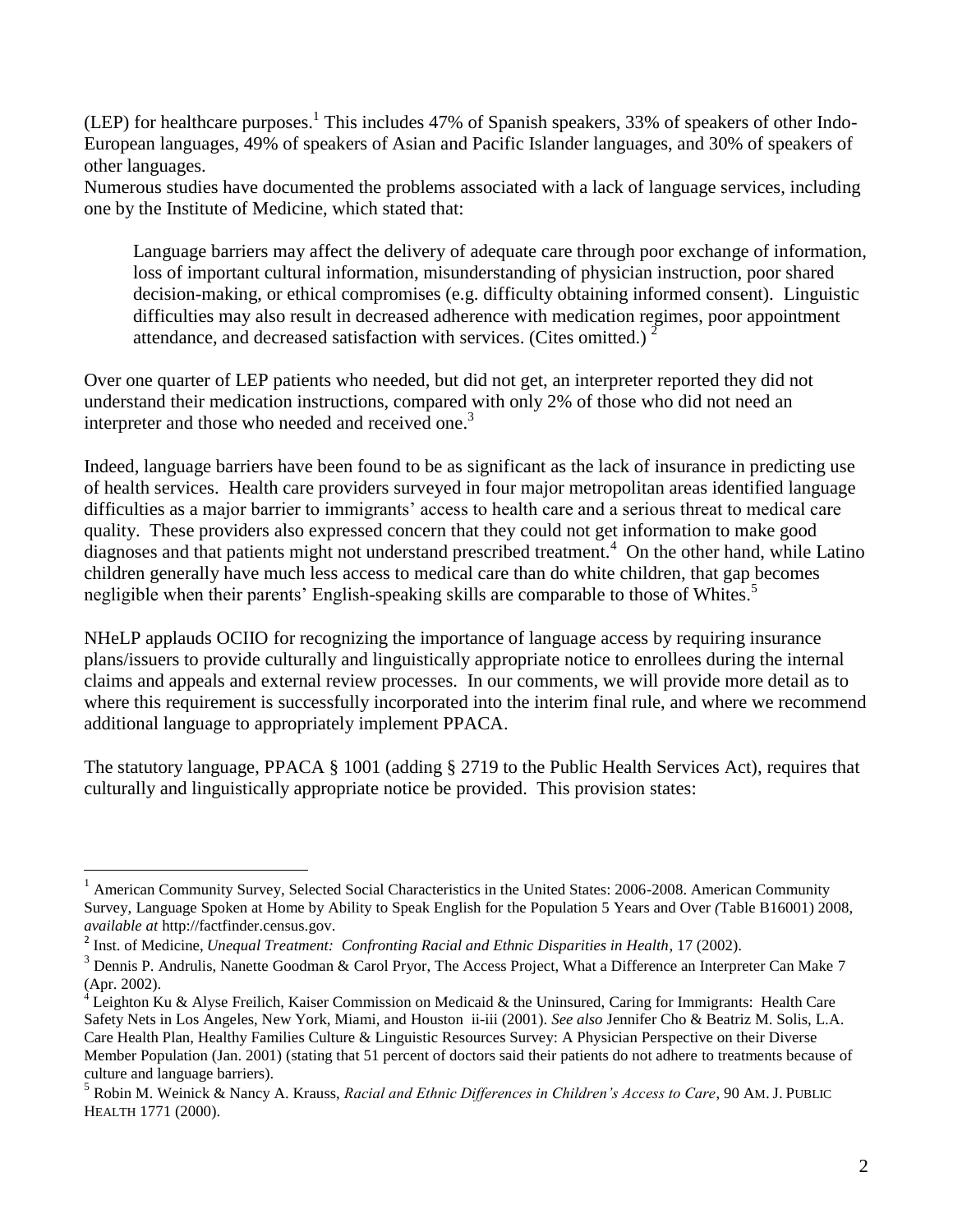"A group health plan and a health insurance issuer offering group or individual coverage shall implement an effective appeals process for appeals of coverage determinations and claims, under which the plan or issuer shall, at a minimum... (B) provide notice to enrollees, *in a culturally and linguistically appropriate manner*, of available internal and external appeals processes, and the availability of any applicable office of health insurance consumer assistance or ombudsman established under section 2793 to assist such enrollees with the appeals process..."<sup>6</sup> (emphasis added).

The language is clear about the requirement of appropriate notice, thus we believe the rules must implement this requirement at every step of the appeals process.

It is also important to note that PPACA § 1557 extends the application of existing federal civil rights laws prohibiting discrimination on the basis of race, color or national origin; sex; disability; or age to any health program or activity receiving Federal financial assistance; any program or activity administered by an Executive agency; or any entity established under Title 1 of PPACA.<sup>7</sup> This provision prohibits any individual from being excluded from participation in, denied the benefits of, or subjected to discrimination under "any health program or activity, any part of which is receiving Federal financial assistance, *including* credits, subsidies, or contracts of insurance, or under any program or activity that is administered by an Executive Agency or any entity established under this title (or amendments)."<sup>8</sup> (emphasis added). Because the requirements related to notices and the appeals process are "administered by an Executive agency," the anti-discrimination protections in § 1557 therefore should apply to the health plans/issuers subject to this interim final rule. Further, many plans/issuers receive or may soon receive federal financial assistance, which also subjects them to Title VI of the Civil Rights Act of 1964 (42 U.S.C. § 2000d et. seq.). This will be particularly relevant as many of the plans and issuers covered by this rule are likely to participate in the Exchanges which will provide Federal financial assistance to these plans/issuers through the form of subsidies and additional assistance to offset cost-sharing costs for Exchange participants. As we will describe when answering OCIIO's Request for Comments related to the Exchanges, we believe that all plans/issuers participating in the Exchange must provide culturally and linguistically appropriate services because they are subject both to § 1557 and Title VI of the Civil Rights Act of 1964. Plans/issuers must provide information in a culturally and linguistically appropriate manner in order to comply with the relevant anti-discrimination provisions.

#### *Literacy*

It is also important that all information addressed in this interim final rule that is provided by plans, issuers, IROs and state agencies be written at a low literacy level so that individuals, and particularly LEP individuals, can understand the information. The issue of health literacy is a growing problem in the United States. According to the IOM, more than 90 million Americans have low health literacy and this includes many of the LEP individuals as well.<sup>9</sup> So having materials written at a low "register" (literacy level) is essential to ensure comprehension so that the provision of information is not merely

<sup>6</sup> Patient Protection and Affordable Care Act §1001 (adding § 2719 to the Public Health Services Act) (2010).

 $\overline{a}$ 

<sup>7</sup> *Id.* at § 1557.

 $<sup>8</sup>$  *Id*. at § 1557(a) (emphasis added).</sup>

<sup>&</sup>lt;sup>9</sup> Insitute of Medicine, Health Literacy: A Prescription to End Confusion (Lynn Nielsen-Bohlman, Allison M. Panzer & David A. Kindig eds., National Academies Press 2004).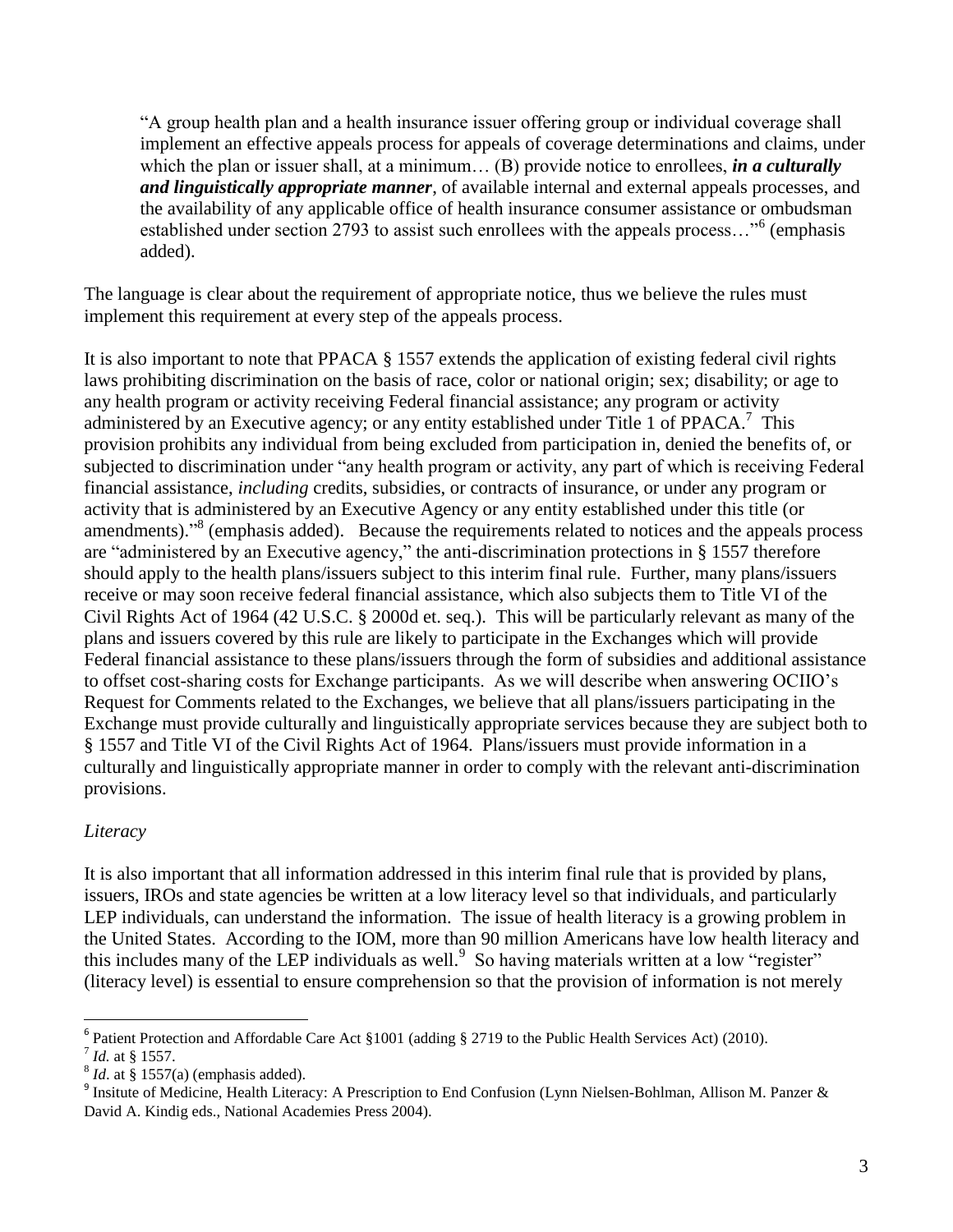pro forma but offers a real opportunity for enrollees to understand the information. We suggest that OCIIO specify the literacy level at which materials should be provided.

### **Overview**

 $\overline{a}$ 

In general, NHeLP supports the significant enrollee protections laid out in the overview. We are particularly pleased that Section (e) in each of the interim final rules (for HHS, DOL and DOT) is solely devoted to language access and requires that all notices of available internal claims and appeals and external review processes be provided in a culturally and linguistically appropriate manner. This protection is essential to ensure that enrollees will understand and be able to participate meaningfully in the appeals process.

# **Page 43337 (footnote 16)**

NHeLP is concerned, however, about the specific proposal for internal claims involving urgent care. The current language states, in footnote 16, that where the current DOL claims procedure regulation "permits an initial oral determination must be made within 24 hours and follow-up in written or electronic notification within 3 days of the oral notification, it may not be reasonable, practicable, or appropriate to provide notice in a non-English language within 24 hours. In such situations, the requirement to provide notice in a culturally and linguistically appropriate manner is satisfied if the initial notice is provided in English and the follow-up notice is provided in the appropriate non-English language."

NHeLP disagrees with the assertion that it may not be reasonable, practicable, or appropriate to provide notice in a non-English language within 24 hours. While we recognize that it may be difficult to obtain a translated written document within 24 hours, we believe that it is reasonable, appropriate, practicable and in fact necessary, to provide initial oral notice of determination in a non-English language. Otherwise, LEP individuals will not have meaningful access to urgent care appeals which could have significant adverse health consequences. The interim final rule requires that plans/issuers notify all English proficient enrollees of initial determinations regarding claims for urgent care within 24 hours, thus the standard should be the same for LEP enrollees. If the rule stays as currently written, LEP enrollees will effectively have no notice of determinations regarding urgent care claims within 24 hours because they may not be able to understand the initial notice provided in English. This likely will leave many LEP individuals unable to effectuate their rights to urgent appeals because they do not understand information provided only in English.

Further, NHeLP believes that it is practicable to provide initial oral notice in a non-English language within 24 hours. Ideally, plans/issuers should have existing contracts with over-the-phone interpreting (OPI) agencies which can usually offer access to at least 150 different languages with very short connection times.<sup>10</sup> Even without existing contracts, these phone interpreting agencies are easy to contact. There are many different companies offering OPI services and they can often connect a customer with an interpreter in under  $30$  seconds.<sup>11</sup> Additionally, the costs for these services have gone

 $10$  N. Kelly, R.S. Beninatto & D. DePalma, Common Sense Advisory, Inc., Telephone Interpretation: The Demand Side (June 2008).

<sup>&</sup>lt;sup>11</sup> N. Kelly, R.S. Beninatto & D. DePalma, Common Sense Advisory, Inc., Telephone Interpretation: The Supply Side (June 2008).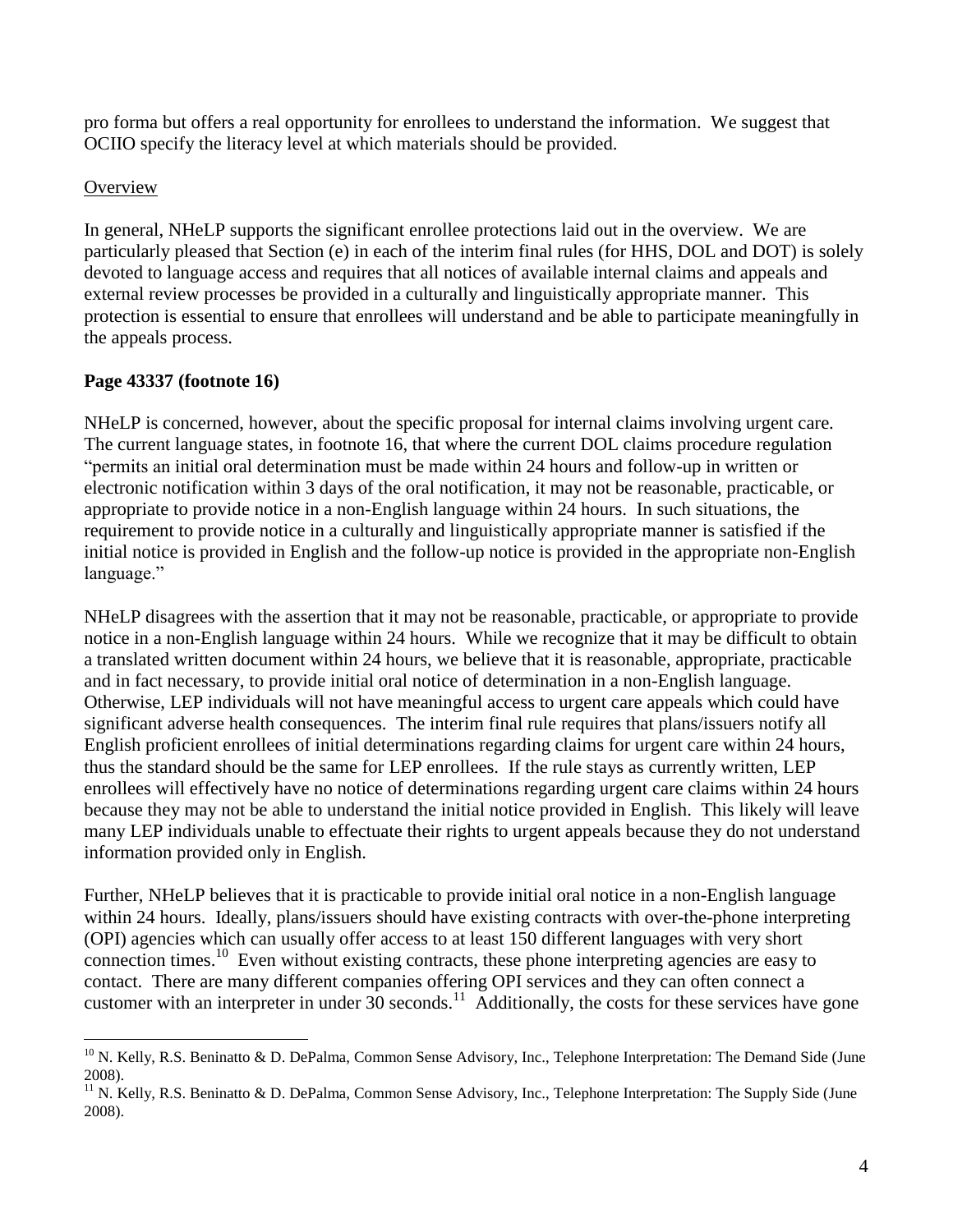down and while much of the cost information is proprietary, we have learned that most health care buyers pay between \$1/minute and \$1.50/minute for OPI services.<sup>12</sup> In fact, due to the wide-spread availability of phone interpreting agencies, it may well be easier for plans /issuers to provide the initial oral determination in non-English languages than the written determination within 3 days. We do believe, however, that both requirements are practicable.

#### *Recommendation:*

We urge OCIIO to strike parts of this footnote from the interim final rules. We recommend changing the text as follows:

"For internal claims involving urgent care (for which the claim is generally made by a health care provider), where paragraph (g) of the DOL claims procedure regulation permits an initial oral determination must be made within 24 hours and follow-up in written or electronic notification within 3 days of the oral notification, it may not be reasonable, practicable, or appropriate to provide *written* notice in a non-English language within 24 hours. In such situations, the requirement to provide notice in a culturally and linguistically appropriate manner is satisfied if the initial notice is provided *orally in the non-English language* in English and the follow-up *written* notice is provided *within 3 days* in the appropriate non-English language."

#### Interim Final Rule

As stated above, NHeLP applauds OCIIO for ensuring language access protections by including §147.136 (e) in the interim final rule, which extends the culturally and linguistically appropriate notice requirement to both individual and group coverage. We urge you, however, to add the phrase "culturally and linguistically appropriate manner" in the following five places throughout the interim final rule in order to clarify when this requirement applies. This will ensure that LEP individuals have advance information about how the appeals process will work. Without these added requirements, many LEP individuals may not have the appropriate information to know that they can file an appeal and how to do so.

### **§ 147.136 (b)(2)(ii)(E)(3)**

NHeLP recommends that this paragraph be revised by adding the following: "The plan and issuer must provide *in a culturally and linguistically appropriate manner* a description of available internal appeals and external review processes, including information regarding how to initiate an appeal." This language will ensure meaningful notice of available appeals processes. Similar to the requirements for translating appeals notices when certain thresholds are met, we also recommend that those thresholds apply to translating information about the appeals processes.

### **§ 147.136 (c)(2)(x)**

 $\overline{a}$ 

NHeLP recommends that this section be revised by adding the following: "The State process allows the claimant at least five business days to submit to the IRO in writing additional information that the IRO must consider when conducting the external review and it requires that the claimant is notified *in a*

 $12$  N. Kelly, Common Sense Advisory, Inc., Telephone Interpretation Procurement (June 2009).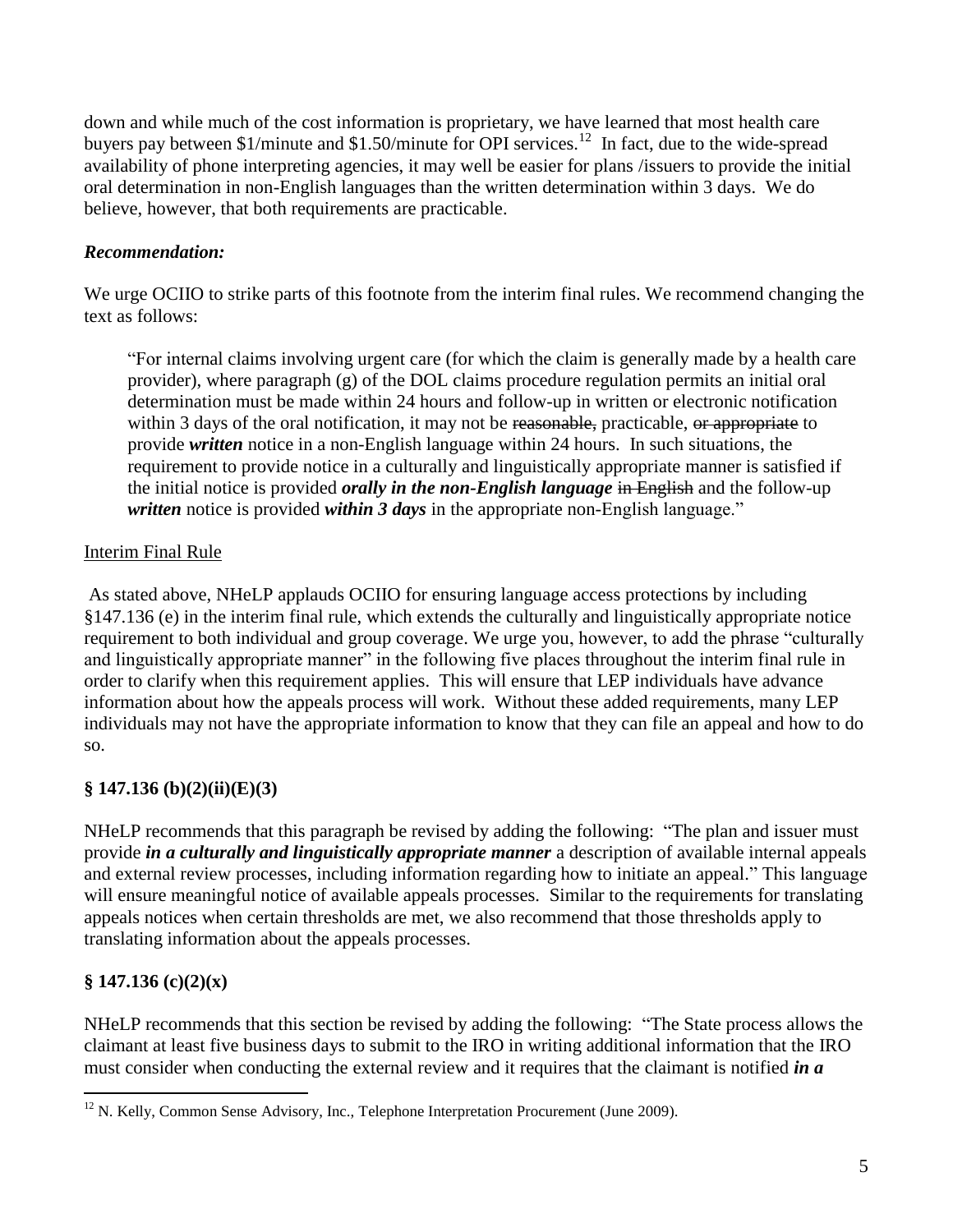#### *culturally and linguistically appropriate manner* of the right to do so."

This added language will extend the appropriate notice requirements to IROs. While we recognize the potentially limited authority of federal agencies over IROs, it is essential to ensure that enrollees are adequately informed about how to access an external State review. If OCIIO determines that it cannot extend this requirement to the IROs then we ask that OCIIO require plans/issuers to ensure that information from the IRO is provided to the LEP enrollee who submitted information to the IRO in a culturally and linguistically appropriate manner (depending on timing, this could be accomplished via oral communication using bilingual staff or interpreters or written translation of the IRO information). Otherwise, if an LEP enrollee is unable to understand information from the IRO and thus is unable to respond or proceed with an appeal, the plan/issuer would benefit merely because of an enrollee's language barrier rather than based on the merits of the plan/issuer's actual decision.

# **§ 147.136 (c)(2)(xii)**

NHeLP recommends that this paragraph be revised by adding the following: "The State process must require, for standard external review, that the IRO provide written notice *in a culturally and linguistically appropriate manner* to the claimant and the issuer (or, if applicable, the plan) of its decision to uphold or reverse the adverse benefit determination (or final internal adverse benefit determination) within no more than 45 days after the receipt of the request for external review by the IRO."

This addition will ensure that enrollees understand the result of the IRO decision. If OCIIO determines that it cannot extend this requirement to the IROs, then we ask that OCIIO require plans/issuers to ensure that decision from the IRO is provided to the LEP enrollee in a culturally and linguistically appropriate manner (depending on timing, this could be accomplished via oral communication using bilingual staff or interpreters or written translation of the IRO information).

### **§ 147.136 (c)(2)(xiv)**

NHeLP recommends that this section be revised by adding the following: "The State process must require that issuers (or, if applicable, plans) include a description of the external review process *in a culturally and linguistically appropriate manner* in or attached to the summary plan description, policy…."

This added language will ensure that enrollees understand the State external review process and their rights under the process. This will ensure that LEP enrollees have advance information about how the appeals process will work. Without these added requirements, many LEP individuals may not have the appropriate information to know that they can file an appeal and how to do so.

### **§ 147.136 (d)(2)(vi)**

NHeLP also recommends that the following section of the Federal external review process be amended: "These standards will establish additional notice requirements for plans and issuers regarding disclosures to participants, beneficiaries, and enrollees describing the Federal external review procedures *in a culturally and linguistically appropriate manner* (including the right to file a request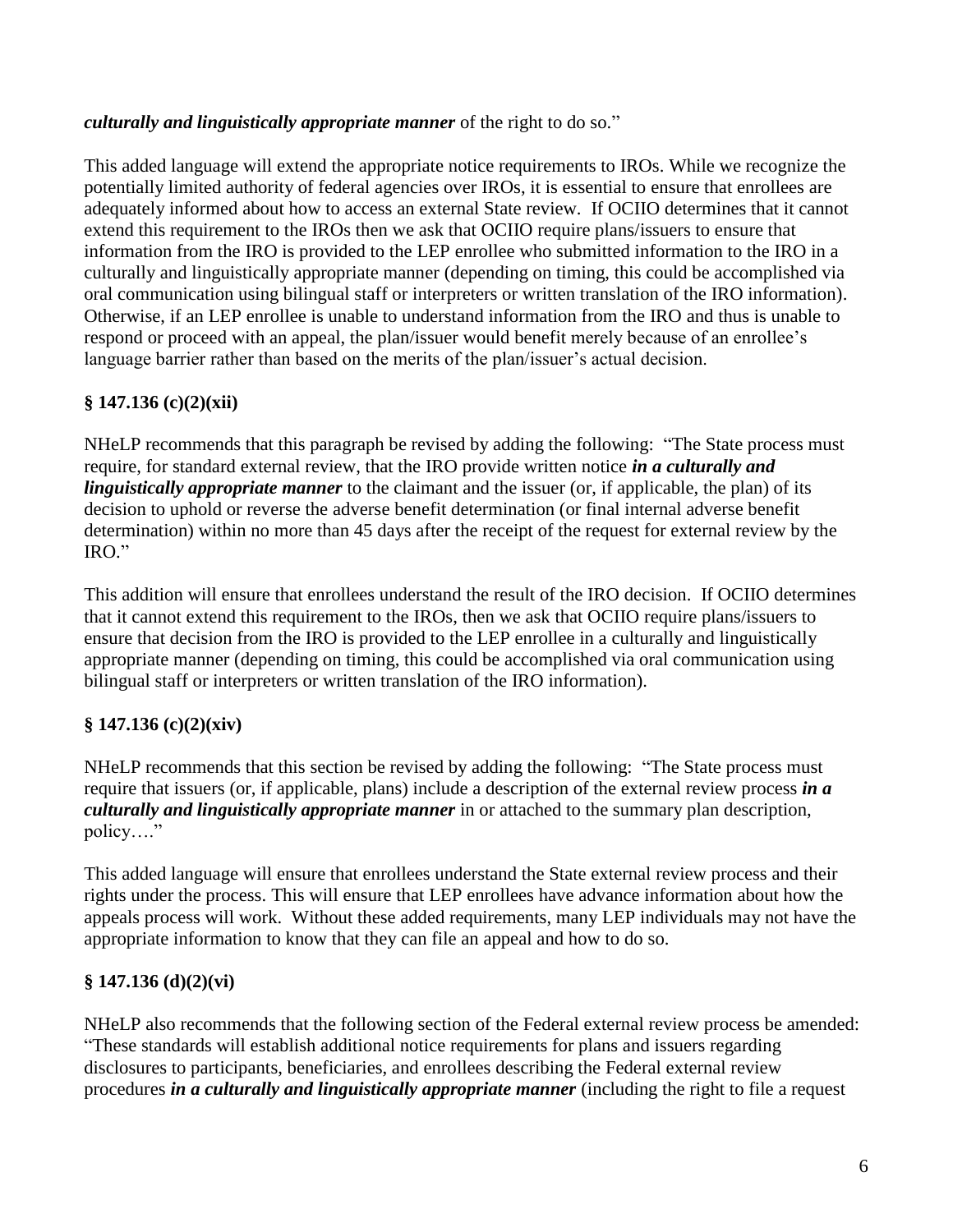for an external review of an adverse benefit determination or a final internal adverse benefit determination in the summary plan description, policy, certificate, membership booklet, outline of coverage, or other evidence of coverage it provides to participants, beneficiaries, or enrollees."

This additional language is necessary to ensure that enrollees have meaningful notice and understanding of the Federal external review process and thus will know how to exercise their rights if denied a service by a plan/issuer.

In addition to these revisions, NHeLP would like to make the following recommendations about the thresholds at which the culturally and linguistically appropriate notice requirements become applicable.

### **§ 147.136 (e)(1) – Group health coverage**

 $\overline{a}$ 

This section of the interim final rule differentiates between "small" plans (those having fewer than 100 enrollees) and "large" plans (with over 100 enrollees) for purposes of establishing a threshold. For small plans, the rule requires translation if 25 percent or more enrollees are literate only in the same non-English language. § 147.136 (e)(1)(i)(A). For large plans, the rule requires that notices be translated in instances where the lesser of 500 enrollees or 10 percent of all enrollees speak the same language. § 147.136 (e) $(1)(i)(B)$ . These thresholds are based on the Department of Labor's (DOL) regulations regarding summary of coverage and benefits. (*See* Overview § (e) at 43337). While we appreciate DOL's current regulations, since these regulations also are adopted by HHS and DOT, we also suggest that OCIIO consider additional thresholds that have been developed by the Department of Health and Human Services (HHS) and the Department of Treasury (DOT) that apply to the provision of written translated materials by federal fund recipients. These "LEP Guidances" offer "safe harbors" for translating vital written documents – when a federal fund recipient complies with the safe harbor guidelines then the entity is deemed in compliance with Title VI. DOL's LEP Guidance does not have "safe harbor" guidelines for federal fund recipients for translating documents, as does DOT and HHS.<sup>13</sup> Since there are some stronger aspects to HHS' and DOT's LEP Guidances as compared to DOL's existing regulations, NHeLP recommends that this interim final rule establish a threshold standard for translating documents in the claims and appeals process that combines different aspects of the three agency's varying guidelines which can be applied consistently.

NHeLP recommends that the threshold for translating written documents by small plans remain as stated in the rule, thus the 25% of enrollees. In the case of small plans, DOL existing regulations are preferable to HHS OCR guidance in terms of making translated documents available to more LEP enrollees. For large plans, however, NHeLP recommends that the threshold be changed to the lesser of 5% or 500 enrollees. This change would represent a combination of HHS, DOT and DOL standards, and would ensure that a greater number of LEP enrollees receive notice about critical information, such as an adverse benefits determination, that they can understand. HHS and DOT LEP Guidances' thresholds refer to the lesser of 10% or 1000, while the DOL regulation refers to 5% or 500 – the combination

<sup>&</sup>lt;sup>13</sup> Guidance to Federal Financial Assistance Recipients Regarding Title VI Prohibition Against National Origin Discrimination Affecting Limited English Proficient Persons, 70 FR 6067 (February 4, 2005), *available at* http://www.lep.gov/guidance/depttreas\_lep\_guide\_final.htm*.* Guidance to Federal Financial Assistance Recipients Regarding Title VI Prohibition Against National Origin Discrimination Affecting Limited English Proficient Persons, 68 Fed. Reg. 153, 47311, 47319-20 (Aug. 8, 2003), *available at* http://www.justice.gov/crt/cor/lep/hhsrevisedlepguidance.pdf.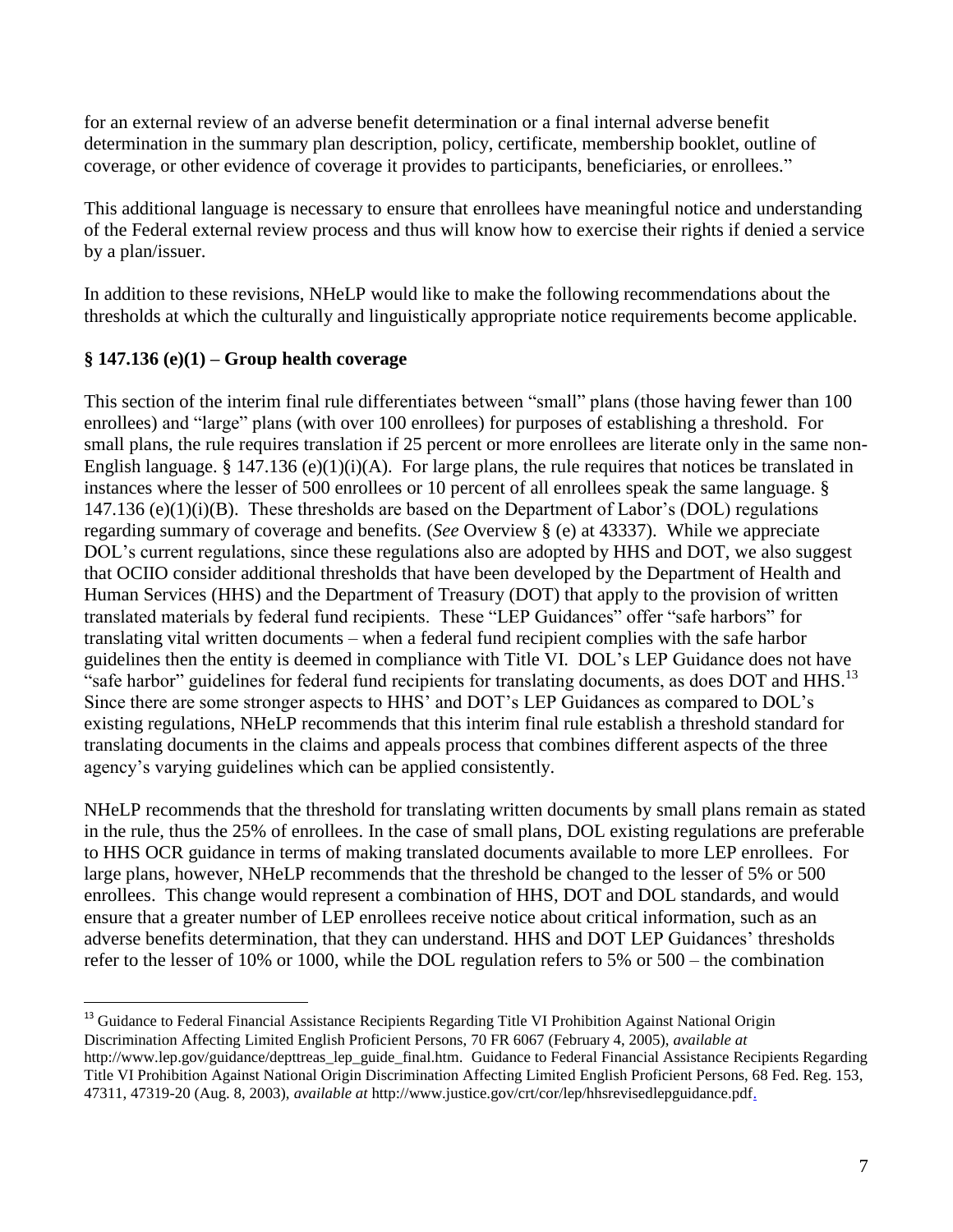would utilize the 5% from HHS/DOT and 500 from DOL, providing the higher level of protections from existing policies while also ensuring consistency across all three agencies.

This will be particularly relevant as many of the group plans and issuers covered by this rule are likely to participate in the Exchanges which will provide Federal financial assistance to these plans/issuers through the form of subsidies and additional assistance to offset cost-sharing costs for Exchange participants. As we will describe when answering OCIIO's Request for Comments related to the Exchanges, we believe that all plans/issuers participating in the Exchange must provide culturally and linguistically appropriate services because they are subject both to § 1557 and Title VI of the Civil Rights Act of 1964, and thus the existing LEP Guidances would apply to them.

# *Recommendation:*

NHeLP recommends changing the language in § 147.136 (e)(1)(i)(B) as follows:

(B) For a plan that covers 100 or more participants at the beginning of a plan year, if the plan and issuer provides notices upon request in a non-English language in which the lesser of 500 or more participants, or  $\overline{10}$  *5* percent or more of all plan participants, are literate in only the same non-English language."

# **§ 147.136 (e)(2) – Individual health insurance coverage**

The interim final rule establishes the threshold for translating written documents in the individual market as "10 percent or more of the population residing in the claimant's county are literate only in the same non-English language." § 147.136 (e)(2)(i).This standard is also adapted from DOL's regulations regarding summary of coverage and benefits, as well as the approach used by the Medicare Advantage program. (*See* Overview § (e) at 43337). NHeLP recommends that the threshold be changed to 5% or more of the county's population. A lower threshold is needed to ensure that LEP enrollees receive crucial information about claims denials and appeal opportunities. The 10% threshold may be appropriate when it applies to summary plan descriptions, as in the DOL regulations, but the threshold in this claims and appeals rule needs to be more stringent. This will be particularly relevant as many of the plans/insurers providing coverage in the individual market are likely to participate in the Exchanges which will provide Federal financial assistance to these plans/issuers through the form of subsidies and additional assistance to offset cost-sharing costs for Exchange participants. As we will describe when answering OCIIO's Request for Comments related to the Exchanges, we believe that all plans/issuers participating in the Exchange must provide culturally and linguistically appropriate services because they are subject both to § 1557 and Title VI of the Civil Rights Act of 1864.

### *Recommendation:*

NHeLP recommends changing the language in § 147.136 (e)(2)(i) as follows:

"(i) For purposes of this section, a health insurance issuer offering individual health insurance coverage is considered to provide relevant notices in a culturally and linguistically appropriate manner if the issuer provides notices upon request in a non-English language in which  $\frac{10}{5}$ percent or more of the population residing in the claimant's county are literate only in the same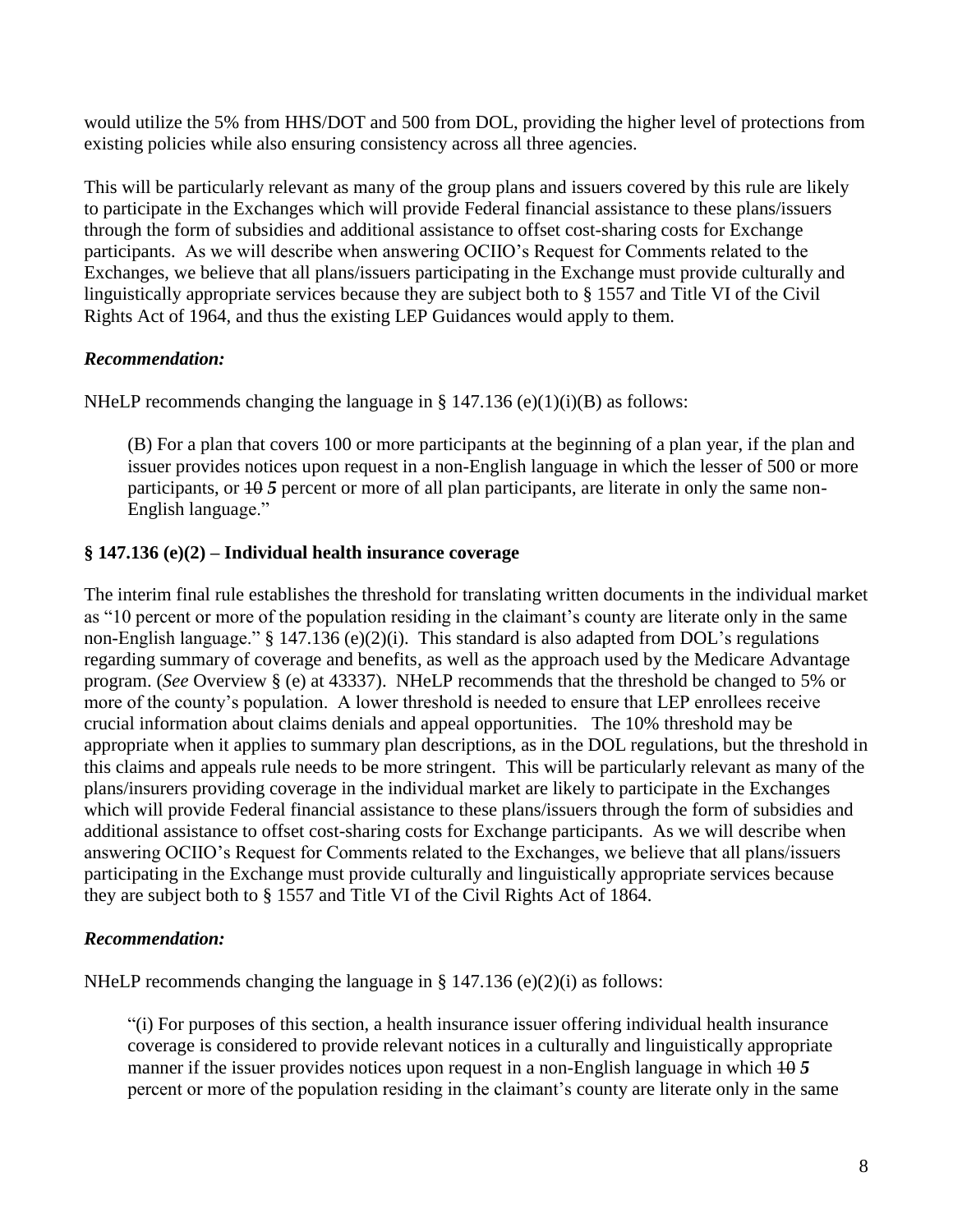non-English language, determined in guidance published by the Secretary of Health and Human Services<sup>"</sup>

#### **§ 147.136 (e)**

Finally, we have several recommendations that apply to both the group health coverage (§ 147.136  $(e)(1)$ ) and individual health coverage (§ 147.136  $(e)(2)$ ) sections of this rule. NHeLP recommends that regardless of whether the threshold for translating written documents is met, plans should provide oral interpreting services for *all* LEP enrollees. The rule in its current form requires oral interpreting services only when the thresholds are met. This standard contradicts both HHS and DOT guidance for federal find recipients. HHS' guidance states that the thresholds for translating written documents "do not affect the requirement to provide meaningful access to LEP individuals through competent oral interpreters where an application of the four factor test leads to the determination that oral language services are needed and are reasonable."<sup>14</sup> Similarly, DOT guidance states that the provisions establishing thresholds for written translation "do not affect the requirement to provide meaningful access to LEP individuals through competent oral interpreters where oral language services are needed and are reasonable.<sup>"15</sup>

#### *Recommendation:*

To explicitly require oral interpreting for all LEP enrollees, the rule should be changed by striking the beginning of both § 147.136 (e)(1)(ii) and § 147.136 (e)(2)(ii) as follows:

"(ii) If an applicable threshold described in paragraph  $(e)(1)(i)$  (and  $(e)(2)(i)$  respectively) of this section is met, the issuer must also –

Eliminating this qualifying clause will require plans to provide oral interpreting services for all limited English proficient members regardless of whether the threshold for written translation is met.

We also suggest adding (D) to both  $\S$  147.136 (e)(1)(ii) and  $\S$  147.136 (e)(2)(ii) as follows:

(D) provide meaningful access to all non-English speaking enrollees through competent oral interpreters or competent bilingual staff where oral language services are needed.

This will clarify that there is a separate requirement regarding oral communication, notwithstanding requirements for translating written vital documents. As stated above, this is recognized by the HHS and DOT LEP guidances which clarify requirements to provide oral communication are separate and distinct from translating written documents.

*Automated Voice Systems.* NHeLP also recommends that large plans be required to add voice prompts to their customer service centers to the extent that they use automated voice prompt systems. Currently, many voice prompts are only available in English and, if any additional language, Spanish. Voice prompts should be added for at least those languages for which the thresholds are met, so that LEP individuals can quickly access competent, bilingual customer service representatives or English-

 $\overline{a}$ 

<sup>14</sup> HHS Guidance, *supra* note 13.

<sup>15</sup> DOT Guidance, *supra* note 13.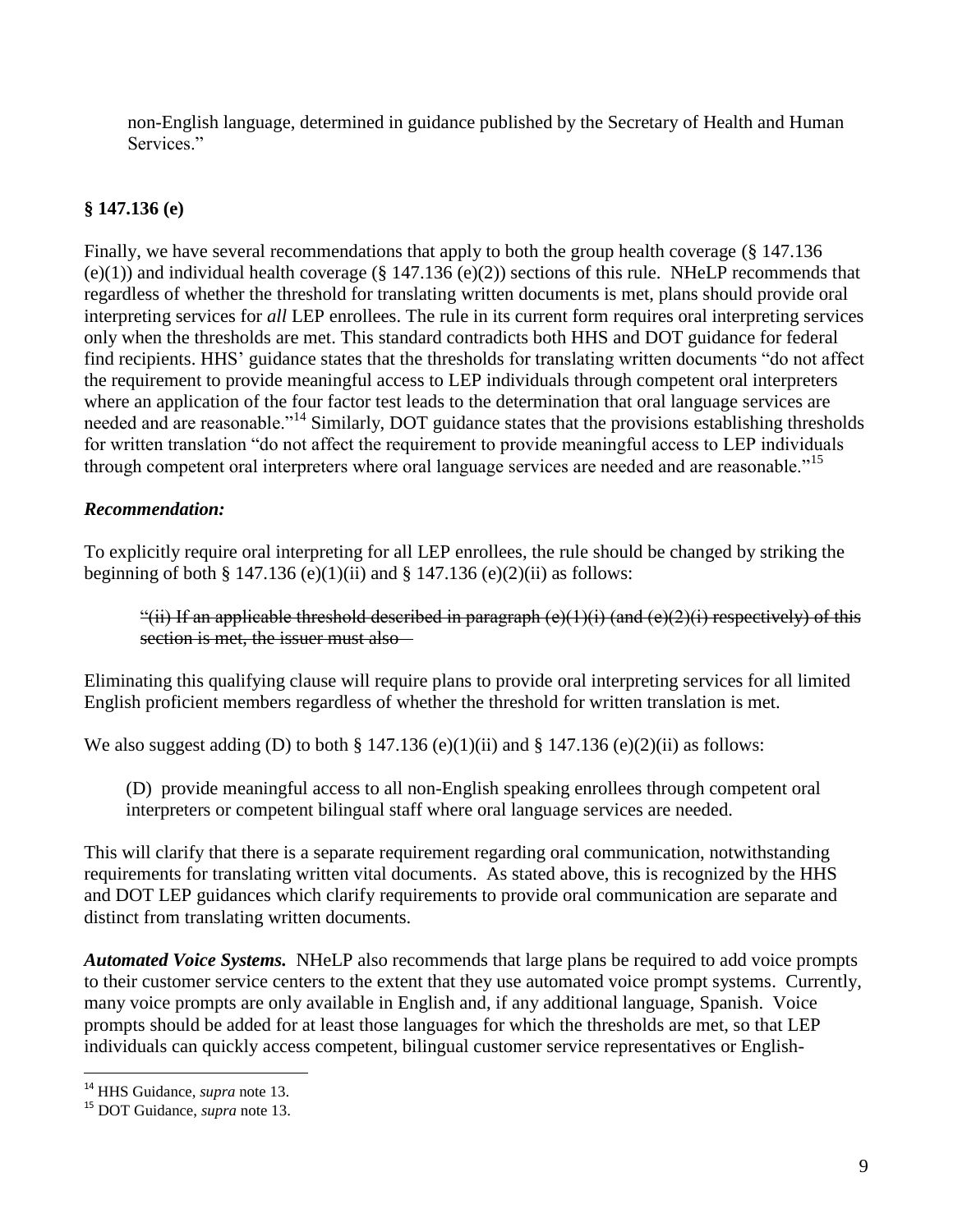speaking representatives who obtain assistance from interpreters. Further, plans should ensure that the customer service staff of plans/insurers are trained to respond appropriately to LEP callers and how to access bilingual staff or interpreters.

#### *Recommendation:*

 $\overline{a}$ 

NHeLP recommends changing the rule be adding the following language to the end of § 147.136  $(e)(1)(ii)(C)$  and  $(e)(2)(ii)(C)$ : "Large plans that use automated voice prompt systems must add voice prompts in all non-English languages for which the threshold (described in paragraph (e)(1)(i) and  $(e)(2)(i)$  respectively)-is met."

**Taglines.** Finally, NHeLP recommends that regardless of whether the threshold is met, taglines should be included on all English documents. As currently written, the rule requires taglines only when the threshold for written translation is met.  $(\S 147.136 (e)(1)(ii)(A)$  and  $\S 147.136 (e)(2)(ii)(A))$ . Since most private health plans/issuers do not have comprehensive language data on enrollees, however, it is not always possible to identify LEP enrollees who would need notices in non-English languages. Thus, we recommend that, as a supplement to requiring translation of notices into threshold languages, plans be required to include a "tagline" in 15 languages – at the top of the notice or as an insert in the same mailing – that informs recipients that the notice is important and to call an insurer's customer service center to obtain assistance in understanding it.

For example, SSA has used multilingual attachments to notices when sending out notices dealing with immigrant eligibility issues.<sup>16</sup> And plans that serve California – and thus approximately 12% of the nation's population – are already required to provide such notice. As an example, California's Department of Managed Healthcare offers a sample language access notice with taglines in 12  $languages.<sup>17</sup>$ 

The development of the tagline is an easy process and should not involve significant cost or time. Plans can adopt existing taglines from other agencies or organizations. For example, California's tagline is available in 13 languages. As another example, the Arizona Department of Economic Security has a "Language Notification Flyer" that states – "If you need this notice translated into your language, please call xxx-xxx-xxxx or xxx-xxx-xxxx." The notice includes 23 languages – 9 of which are included in SSA's 15. HHS could request permission to use California and/or Arizona's taglines and a plan would merely insert its number in place of the state's numbers. HHS could then translate the tagline into other prevalent languages, using the SSA languages as a guide or USDA which translates SNAP information into 37 languages.<sup>18</sup> This is a small price to pay to ensure language access for LEP enrollees and reduce the burdens on healthcare providers and community based organizations.

Further, having a standardized tagline utilized by all plans and issuers will assist LEP individuals who may move from plan to issuer and be able to recognize the standardized language. It is also important that the tagline be written at a low literacy level so that LEP individuals can understand. The issue of health literacy is a growing problem in the United States. As mentioned in our introduction, more than

<sup>16</sup> Social Security Information in Other Languages, *available at* http://ssa.gov/multilanguage/.

<sup>17</sup> Sample tagline *available at* http://www.hmohelp.ca.gov/library/reports/news/snla.pdf.

<sup>18</sup> U.S. Department of Agriculture, Supplemental nutrition assistance program information, *available at* http://www.fns.usda.gov/snap/outreach/translations.htm.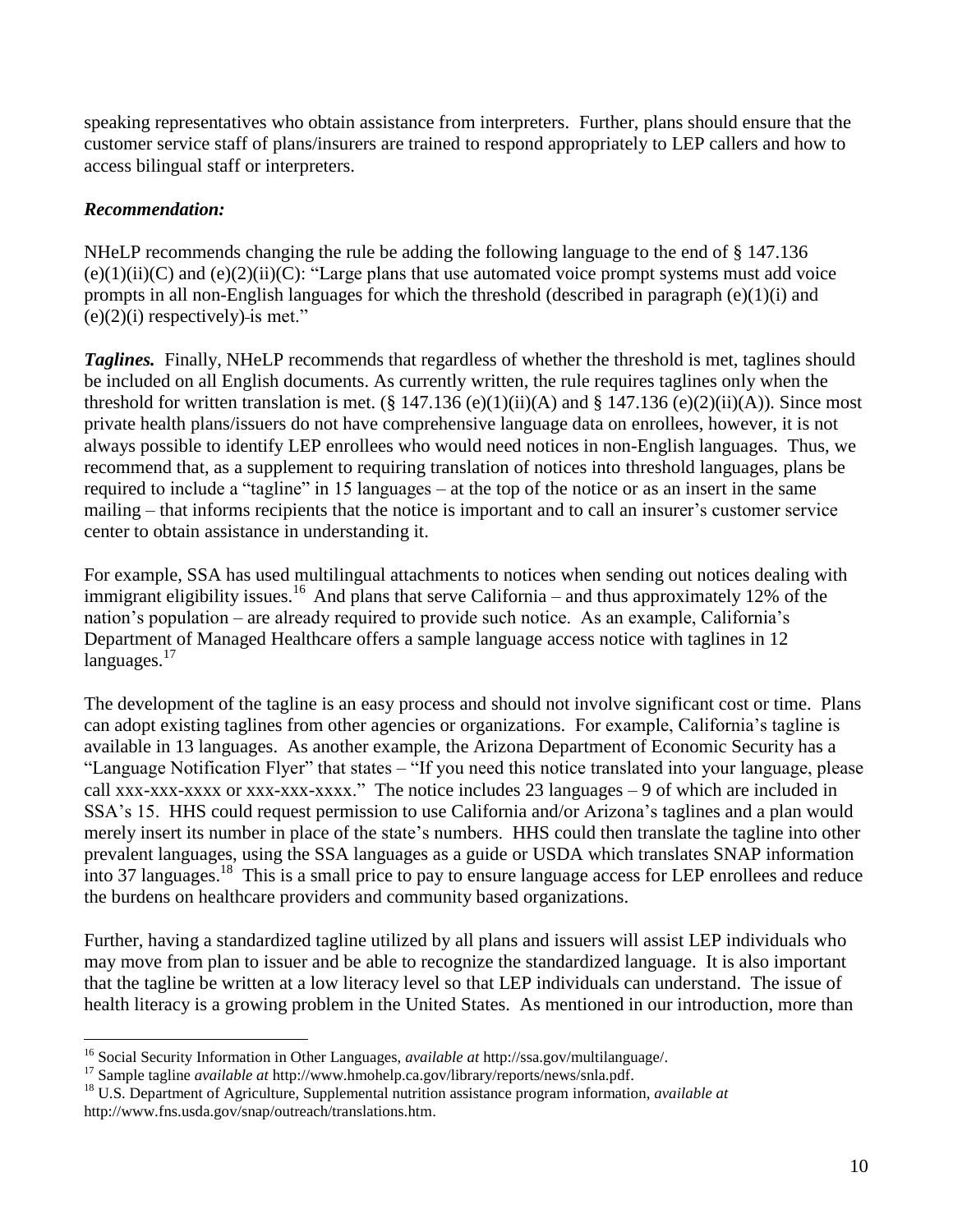90 million Americans have low health literacy and this includes many of the LEP individuals as well. So having a standardized tagline written at a low "register" (literacy level) can also assist in comprehension. If plans/issuers are allowed to develop their own taglines, it should be specified that the information is provided at a specific low literacy level.

### *Recommendation:*

The rule should be changed to incorporate this tagline by simply striking the beginning of both § 147.136 (e)(1)(ii) and  $\S 147.136$  (e)(2)(ii) as follows: "(ii) If an applicable threshold described in paragraph  $(e)(1)(i)$  (and  $(e)(2)(i)$  respectively) of this section is met, the issuer must also  $-$ 

We then recommend adding the following text to the end of both § 147.136 (e)(1)(ii)(A) and § 147.136  $(e)(2)(ii)(A)$ :

which shall state "**IMPORTANT**: You can get an interpreter at no cost to talk to your doctor or health plan. To get an interpreter or to ask about written information in (your language), first call your health plan's phone number at 1-XXX-XXX-XXXX. Someone who speaks (your language) can help you. If you need more help, call the Help Center at 1-888-466-2219."

# **GENERAL COMMENTS**

NHeLP supports the significant enrollee protections contained in the interim final rule. We endorse the comments submitted by our colleagues at the Center for Medicare Advocacy, Inc, and suggest in addition:

### **§§ 147.136(b)(2)(ii)(C), (b)(3)(ii)(C) – full and fair review**

The rule should state that, during full and fair review, in addition to allowing the health plan to introduce new evidence, the claimant can do so as well.

# **§§ 147.136 (b)(2)(ii)(D), (b)(3)(ii)(C) – avoiding conflicts**

The regulations should state that the individual or entity making the full and fair review also must not have participated in any way in the initial adverse determination.

# **§§ 147.136 (b)(2)(ii)(E), (b)(3)(ii)(E) – notices**

The regulation should be clarified to specify that the plan's and/or insurer's explanation for the basis of the adverse benefit determination should include, free of charge to the claimant, any clinical coverage guideline or policy relied upon in making the determination. In the Medicaid context, managed care plans have contracted with private companies to use their clinical coverage policies, thereafter refusing to provide claimants with a copy of the coverage policy used to make a denial, claiming trade secret. This can make it difficult, if not impossible, for claimants to decide whether and how to challenge the coverage decision. Disclosure of the clinical coverage guidelines is necessary to assure transparency and accountability.